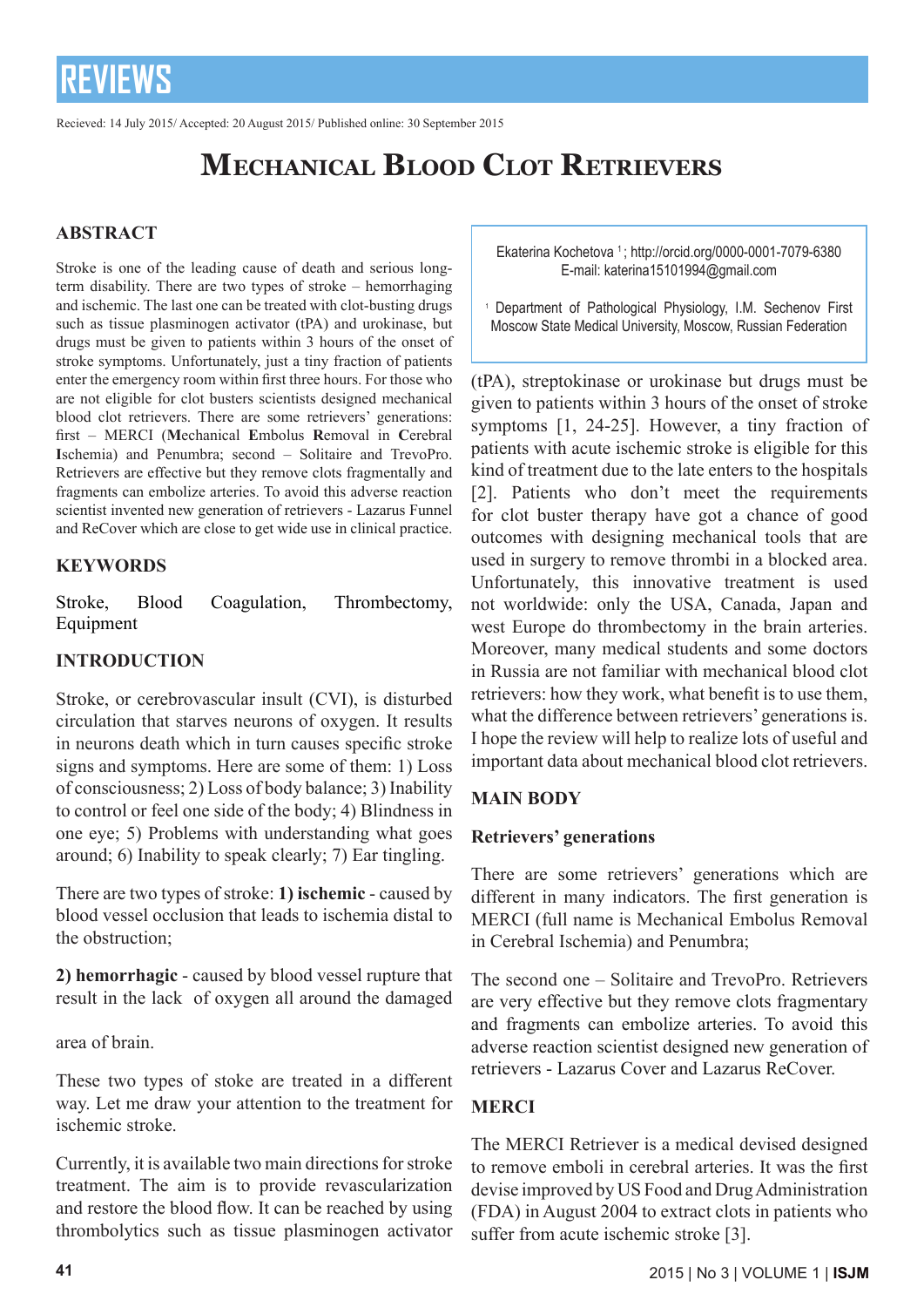

Picture 1. MERCI is in the process of thrombectomy Picture 2. Different Penumbra retrievers



Picture 3. Solitaire stent retriever is inside of thrombus

The retriever is a long thin wire with a spiral coil formed at the distal end. The process starts when a catheter is snaking into the affected vessel from the femoral artery. Then MERCI heads upward through the catheter to the affected site of the brain. While the retriever is in a catheter tube the distal coil keeps straightened to fit the catheter shape [4].

The retriever is then fed through the catheter. When the retriever emerges at the clot site, a surgeon pulls back a catheter, then the wire reforms, wrapping around the clot with tiny loops and the clot can be pulled from the brain artery. At this time the balloon is inflated to prevent blood flow that could hinder the retrieval process. To prevent breaking off the clot while pulling it out, a balloon at the proximal end is inflated to stop blood flow through the artery. Once the clot is pulled out, the balloon is deflated and the blood flow is restored [5].

### **Penumbra**

The Penumbra System is the second FDA-approved device specifically designed for the purpose of re-canalization in acute brain ischemia [7]. The Penumbra is used for endovascular thromboaspiration. The system provides dual options: the first one is debulking thrombus, and the second - aspiration of clots that have appeared during the debulking.

Mechanism pretty differs from MERCI system. Once the Penumbra system achieved an appropriate position which is proximal to the clot, an aspiration pump is turned on to start reduction and aspiration of the clot [8-10].

#### **Solitaire**

The Solitaire is a self-expanding stent made with plenty of thin wires. Solitaire is a combination of a stent (a tube used to expand narrowed blood vessels)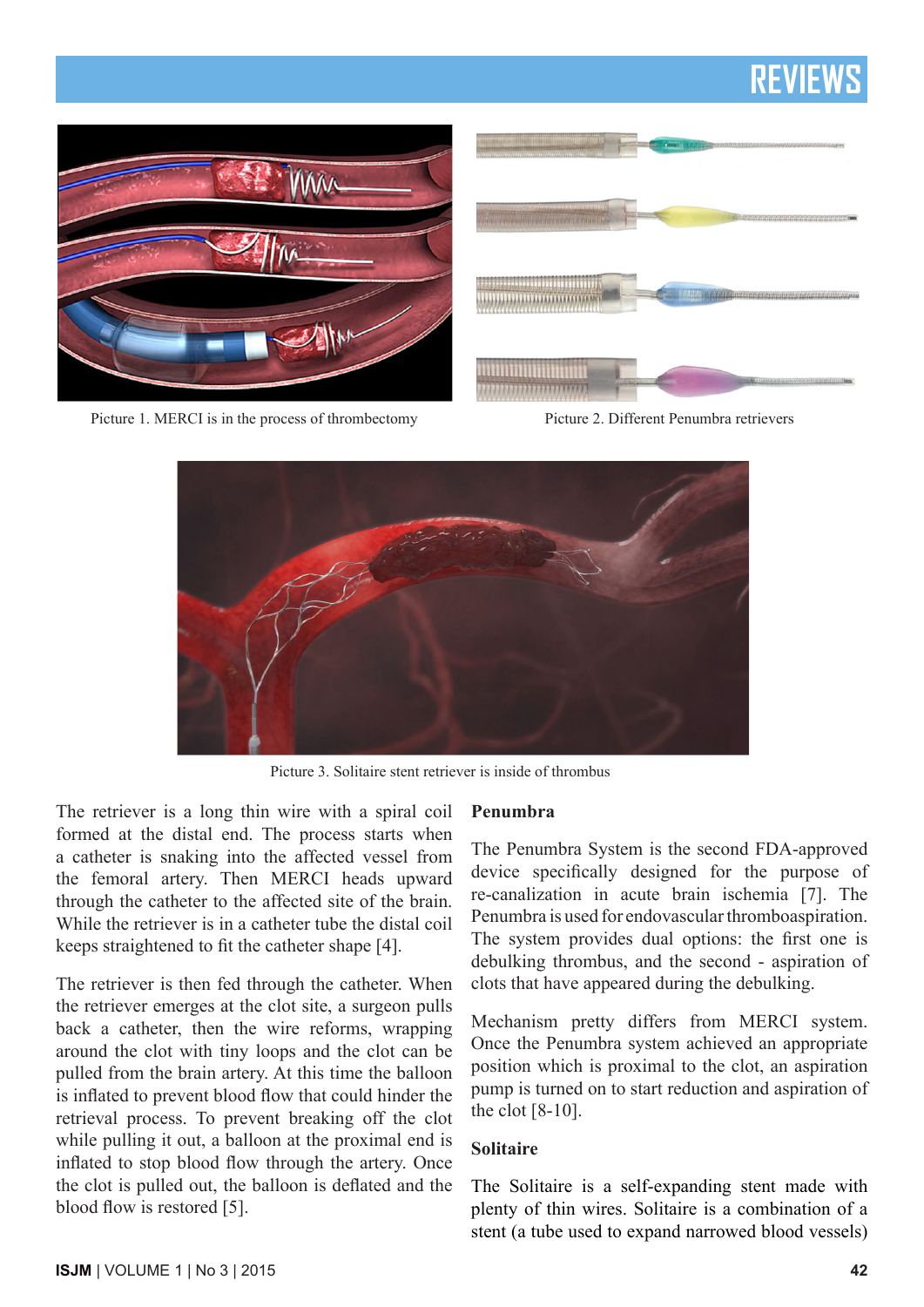and a retriever (a trap-device used to remove any kind of emboli) [11-13]. This combination allows the Solitaire to be extremely effective in opening up intracranial vessels in acute ischemic stroke [14].

Thrombectomy starts when a guidewire is placed into the femoral artery and directed up into the blocked brain artery. Guidewire should be placed distal of thrombus. A microcatheter is then fed up to and through the blockage. Next step is to pull out guidewire and place The Solitaire through the microcatheter. Pulling back the microcatheter, solitaires is expended in the area of the clot and grasp it. The clot is disrupted and can be pulled out by the device [15].



Picture 4. Lazarus Recover while pulling out the clot

### **Lazarus Funnel**

Stent retrievers have created dramatically growth in acute stroke therapy but they remove clot fragmentary and these emboli can obturate arteries [16].

To decrease this possible unfavorable reaction scientist invented new generation of retrievers. Lazarus Effect is a name of a company that designed new innovative retrievers for thrombectomy. Two devices (Lazarus Cover and Lazarus ReCover) have already got CE-marked and widely use in European countries, however, Lazarus Effect official site says that these devices are not available for sale in the United States [17-18]. Moreover, the company gives a data that three new retrievers are under development (Lazarus Lynx, Lazarus Funnel and Lazarus Locket) [18]. All these devices are a combo of stent retriever and a funnel which prevent artery embolization [19].

### **Clinical trials**

### *MERCI vs Solitaire*

Most popular devices in clinical use are MERCI and Solitaire. 113 patients with acute ischemic stroke admitted to hospital within 8 hours of stroke symptoms took part in clinical trials. The researches randomly divided patients into two groups. The first group was treated with MERCI, the second one –with Solitaire.

According to the Solitaire with the Intension for Thrombectomy (SWIFT) trial published online in Lancet in August 2012, Solitaire was totally better than MERCI [22].

The results showed that:

1. Solitaire was effective in 61% of patients (it opened blocked vessels without causing symptomatic bleeding in or around the brain) vs 24% in the Merci group.

2. Mortality rate three months after a stroke was lower in the Solitaire group (17,2%) than in the Merci group  $(38,2\%)$ ;

3. 11% of the MERCI group had bleeding in the brain compared with 2% in the Solitaire group.

4. 58% of the Solitaire group had good mental and motor functioning at 90 days, compared with 33% in the MERCI group. (Fig.1)

### *Solitaire vs Lazarus proximal Funnel and Lazarus distal Funnel*

A cerebral flow model was used as in vitro simulator thrombectomy procedures to estimate efficacy of Lazarus Funnel. There were three cohorts: control is Solitaire retriever + guide catheter; proximal Funnel placement + control; and distal Funnel placement + control [23].

Successful re-canalization was more effective on 25% and reduction in distal emboli on 20% when proximal Funnel was used; and a 200% increase in successful re-canalization and a 60% reduction in emboli using distal Funnel [23]. (Fig.2)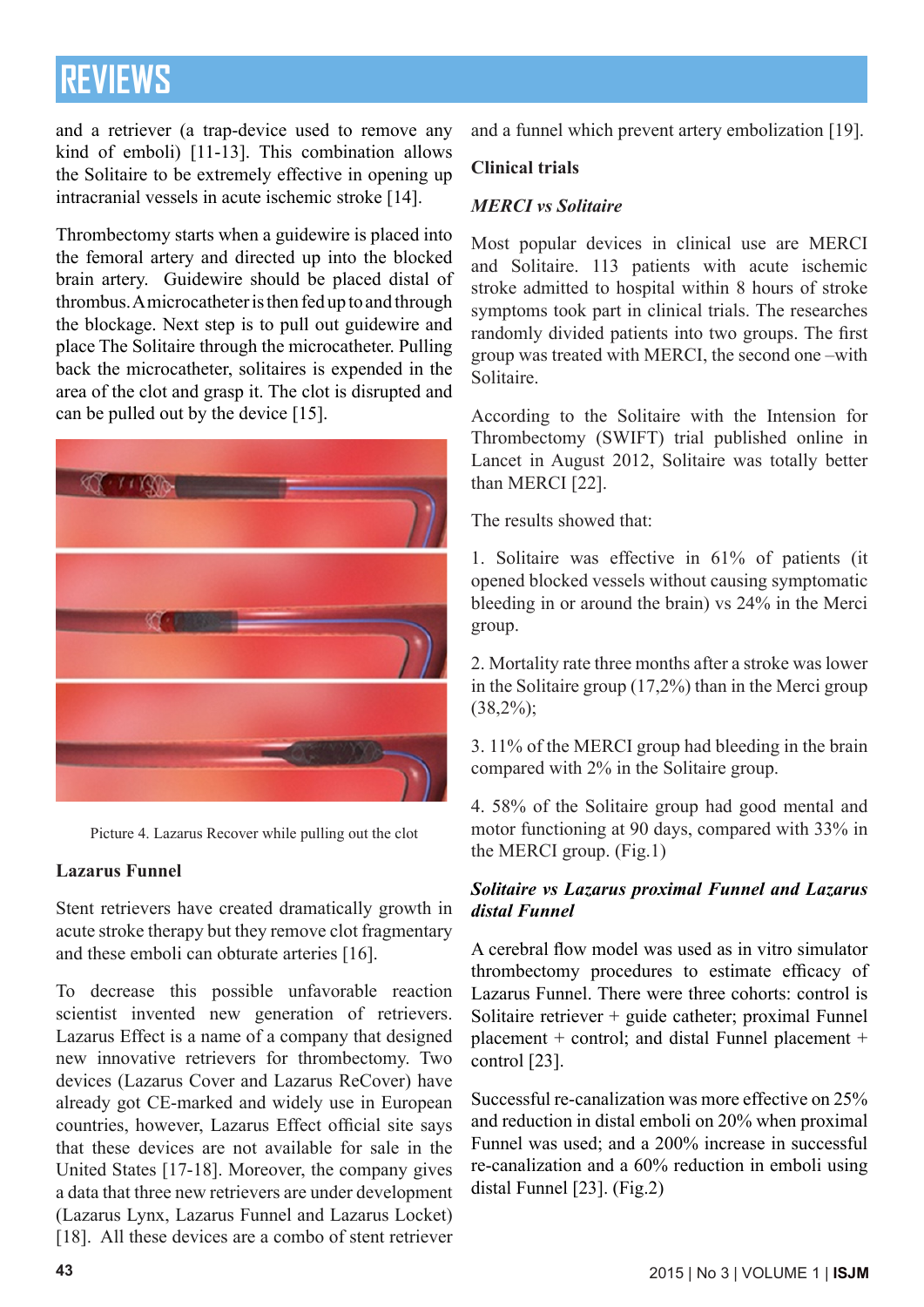

Picture 5.Devices with fragments of thrombus



Fig.1 Comparison outcomes and effectiveness In MERCI and Solitaire groups



Fig.2 Efficacy of Lazarus distal Funnel and Lazarus Proximal Funnel

#### **CONCLUSION**

We can see that devices for thrombectomy in acute ischemic stroke play a great role in a quick and an effectual rehabilitation. Patients treated with Solitaire stents had better revascularization rate, clinical outcome and lower complication rate than patients treated with the Merci retriever. The Lazarus Funnel resulted in a significant increase in re-canalization and significant reduction in distal emboli without increase in time to re-canalization.

I truly believe in the near future this technique in acute ischemic stroke treatment will be used worldwide.

#### **ACKNOWLEDGEMENTS**

The author thanks MD-PhD Z.S.Manasova, Department of Pathological physiology, I.M.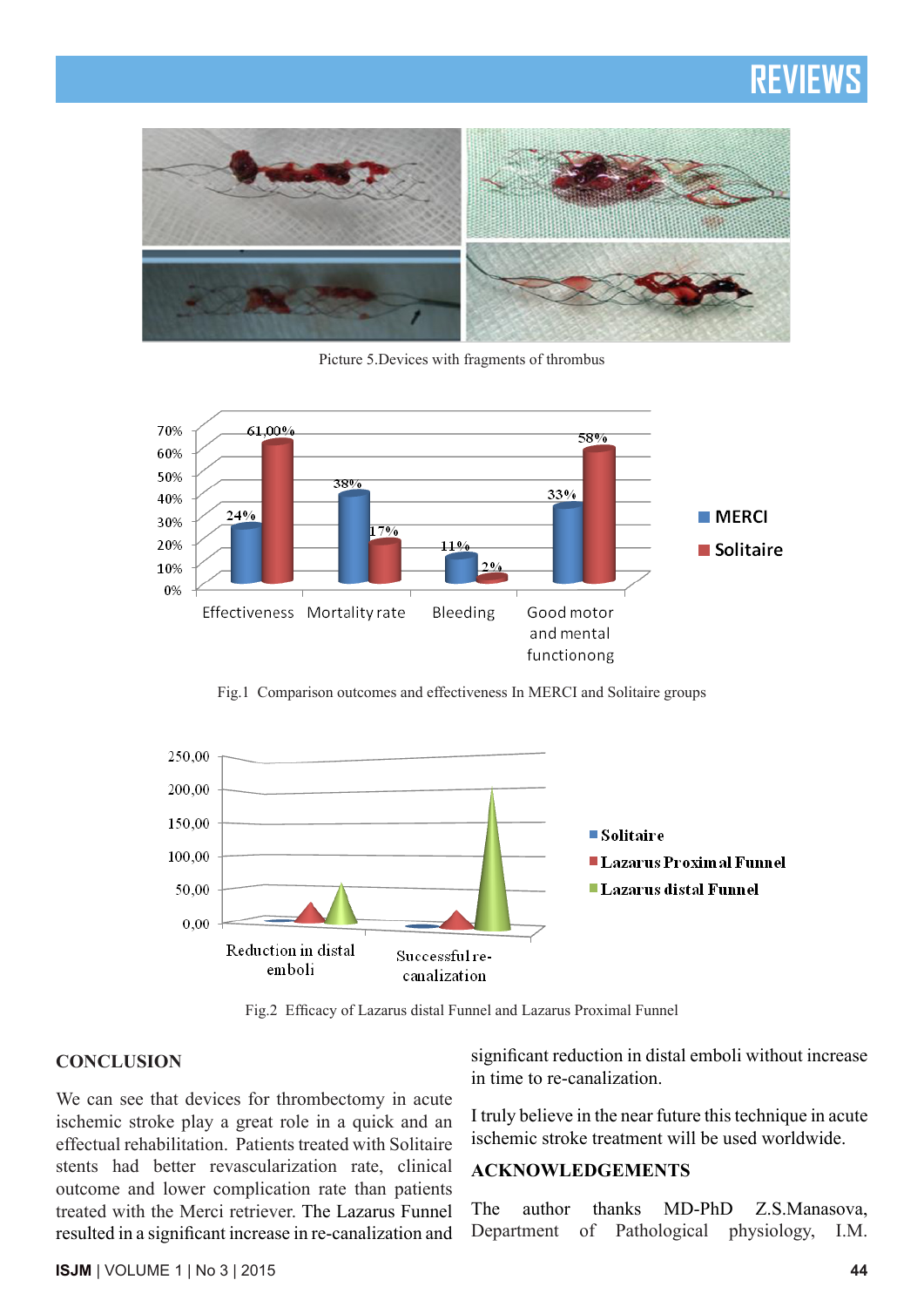Sechenov First Moscow State Medical University, Moscow, Russian Federation, for her advices and help.

### **REFERENCES**

1. Mònica Millán, Laura Dorado, and Antoni Dávalos. Fibrinolytic Therapy in Acute Stroke. Curr Cardiol Rev. 2010 Aug; 6(3): 218–226.

2. Hacke W, Kaste M, Bluhmki E, Brozman M, Dávalos A, Guidetti D, Larrue V, Lees KR, Medeghri Z, Machnig T, Schneider D, von Kummer R, Wahlgren N, Toni D; ECASS Investigators. Thrombolysis with alteplase 3 to 4.5 hours after acute ischemic stroke. N Engl J Med. 2008 Sep 25; 359 (13): 1317-29.

3. U.S. Department of Health and Human Services. Available from: http://www.fda.gov/ohrms/dockets/ ac/04/questions/4022q1\_Questions.pdf [accessed on July 27, 2015].

4. Medical Surgical Nursing: Assessment and Management of Clinical Problems*.* Wiley-Blackwell. 2009-2011: 1469-1470.

5. Smith WS, Sung G, Starkman S, Saver JL, Kidwell CS, Gobin YP. MERCI Trial Investigators. Safety and efficacy of mechanical embolectomy in acute ischemic stroke: results of the MERCI trial. Stroke. 2005; 36: 1432–1438.

6. Kidwell CS, Jahan R, Gornbein J, Alger JR, Nenov V, Ajani Z, et al; MR RESCUE Investigators. A trial of imaging selection and endovascular treatment for ischemic stroke. N Engl J Med. 2013; 368: 914–923.

7. Mikayel Grigoryan, Adnan I. Qureshi. Acute Stroke Management: Endovascular Options for Treatment. Semin Neurol. 2010; 30 (5): 469-476.

8. Penumbra Pivotal Stroke Trial Investigators. The penumbra pivotal stroke trial: safety and effectiveness of a new generation of mechanical devices for clot removal in intracranial large vessel occlusive disease. Stroke. 2009 Aug; 40 (8): 2761-2768.

9. Maxim Mokin, Ciprian N Ionita, Swetadri Vasan Setlur Nagesh, Stephen Rudin, Elad I Levy, Adnan H Siddiqui, Primary stentriever versus combined stentriever plus aspiration thrombectomy approaches: in vitro stroke model comparison. J Neurointerv Surg. 2015 Jun 30; 7 (6): 453-457.

10. Mokin M, Setlur Nagesh SV, Ionita CN, Mocco J, Siddiqui AH. Stent retriever thrombectomy with the Cover accessory device versus proximal protection with a balloon guidecatheter: in vitro stroke model comparison. J Neurointerv Surg. 2015 Feb 12.

11. Brekenfeld C, Schroth G, Mordasini P, Fischer U, Mono ML, Weck A, et al. Impact of retrievable stents on acute ischemic stroke treatment. AJNR Am J Neuroradiol. 2011; 32:1269–1273.

12. Helmi L Lutsep. Thrombolytic and newer mechanical device treatment for acute ischemic stroke. Expert Rev Neurother. 2006 Jul; 6 (7): 1099- 1105.

13. Duan G, Feng Z, Zhang L, Zhang P, Chen L, Hong B, Xu Y, Zhao W, Liu J, Huang Q. Solitaire stents for the treatment of complex symptomatic intracranial stenosis after antithrombotic failure: safety and efficacy evaluation. J Neurointerv Surg. 2015 Jun 3.

14. Wainwright JM, Jahan R. Solitaire FR revascularization device 4×40: safety study and effectiveness in preclinical models. J Neurointerv Surg. 2015 Jun 22.

15. Tennuci C, Pearce G, Wong J, Nayak S, Jones T, Lally F, Roffe C. Comparison of the Effectiveness of Three Methods of Recanalization ina Model of the Middle Cerebral Artery: Thrombus Aspiration via a 4F Catheter, Thrombus Aspiration via theGP Thromboaspiration Device, and Mechanical Thrombectomy Using the Solitaire Thrombectomy Device. Stroke Res Treat. 2011; 2011: 186424.

16. Chueh JY, Puri AS, Wakhloo AK, Gounis MJ. Risk of distal embolization with stent retriever thrombectomy and ADAPT. J Neurointerv Surg. 2014 Dec 24.

17. PR Newswire. Lazarus Effect ReCover™ Thrombectomy Device Receives CE Mark. Available from: http://www.prnewswire.co.uk/news-releases/ lazarus-effect-recover-thrombectomy-devicereceives-ce-mark-163575906.html [accessed on July 24, 2014].

18. Lazarus Effect. Available from: http://lazaruseffect.com [accessed on June, 2014].

19. Chueh JY, Kühn AL, Puri AS, Wilson SD, Wakhloo AK, Gounis MJ. Reduction in distal emboli